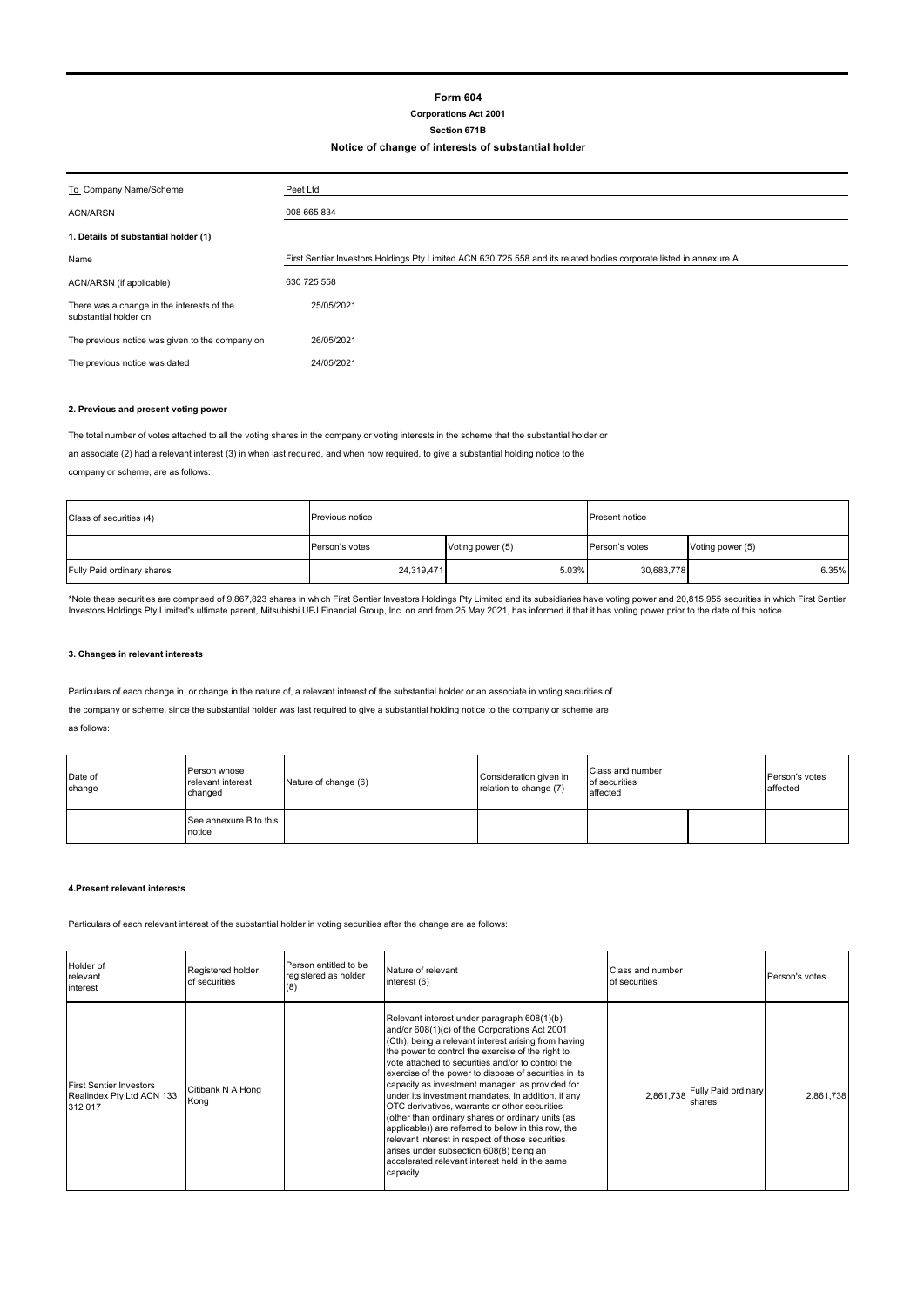| <b>First Sentier Investors</b><br>Realindex Pty Ltd ACN 133<br>312 017  | National Custodian<br>Services                      | Relevant interest under paragraph 608(1)(b)<br>and/or 608(1)(c) of the Corporations Act 2001<br>(Cth), being a relevant interest arising from having<br>the power to control the exercise of the right to<br>vote attached to securities and/or to control the<br>exercise of the power to dispose of securities in its<br>capacity as investment manager, as provided for<br>under its investment mandates. In addition, if any<br>OTC derivatives, warrants or other securities<br>(other than ordinary shares or ordinary units (as<br>applicable)) are referred to below in this row, the<br>relevant interest in respect of those securities<br>arises under subsection 608(8) being an<br>accelerated relevant interest held in the same<br>capacity.                       | Fully Paid ordinary<br>684.670<br>shares | 684.670    |
|-------------------------------------------------------------------------|-----------------------------------------------------|-----------------------------------------------------------------------------------------------------------------------------------------------------------------------------------------------------------------------------------------------------------------------------------------------------------------------------------------------------------------------------------------------------------------------------------------------------------------------------------------------------------------------------------------------------------------------------------------------------------------------------------------------------------------------------------------------------------------------------------------------------------------------------------|------------------------------------------|------------|
| <b>First Sentier Investors</b><br>(Australia) IM Ltd ACN 114<br>194 311 | <b>Citicorp Nominees Pty</b><br>Limited (Australia) | Relevant interest under paragraph 608(1)(b)<br>and/or 608(1)(c) of the Corporations Act 2001<br>(Cth), being a relevant interest arising from having<br>the power to control the exercise of the right to<br>vote attached to securities and/or to control the<br>exercise of the power to dispose of securities in its<br>capacity as investment manager, as provided for<br>under its investment mandates. In addition, if any<br>OTC derivatives, warrants or other securities<br>(other than ordinary shares or ordinary units (as<br>applicable)) are referred to below in this row, the<br>relevant interest in respect of those securities<br>arises under subsection 608(8) being an<br>accelerated relevant interest held in the same<br>capacity.                       | 6,321,415 Fully Paid ordinary            | 6.321.415  |
| Mitsubishi UFJ Financial<br>Group                                       | Mitsubishi UFJ<br><b>Financial Group</b>            | Mitsubishi UFJ Financial Group Inc. (MUFG) owns<br>100% of First Sentier Investors Holdings Pty<br>Limited (indirectly) and has informed First Sentier<br>Investors Holdings Pty Limited that it has a<br>relevant interest in the shares noted in this<br>column. Accordingly, First Sentier Investors<br>Holdings Pty Limited has a relevant interest or<br>voting power in those shares pursuant to section<br>608(3) or section 12(2)(a) of the Corporations Act<br>(as relevant). MUFG has not provided any further<br>details of that relevant interest - accordingly no<br>transaction information is recorded in Appendix B<br>or holder information is recorded in Section 4.<br>Reference is made to any subsequent filing of<br>MUFG which will reflect this interest. | 20,815,955 Fully Paid ordinary           | 20.815.955 |

# **5. Changes in association**

The persons who have become associates (2) of, ceased to be associates of, or have changed the nature of their association (9) with, the

substantial holder in relation to voting interests in the company or scheme are as follows:

| Name and ACN/ARSN (if applicable) | Nature of association |
|-----------------------------------|-----------------------|
|                                   |                       |

#### **6. Addresses**

The addresses of persons named in this form are as follows:

| Name                                                       | Address                                                                                                 |
|------------------------------------------------------------|---------------------------------------------------------------------------------------------------------|
| First Sentier Investors Realindex Pty Ltd ACN 133 312 017  | Level 5, Tower Three International Towers Sydney, 300 Barangaroo Avenue, Barangaroo NSW 2000, Australia |
| First Sentier Investors (Australia) IM Ltd ACN 114 194 311 | Level 5, Tower Three International Towers Sydney, 300 Barangaroo Avenue, Barangaroo NSW 2000, Australia |
| Mitsubishi UFJ Financial Group                             | 2-7-1, Marunouchi, Chiyoda-ku, Tokyo 100-8330, Japan                                                    |

# **Signature**

print name Rachel Lim **capacity** 

Company Secretary

sign here *fulled* the date 27/05/2021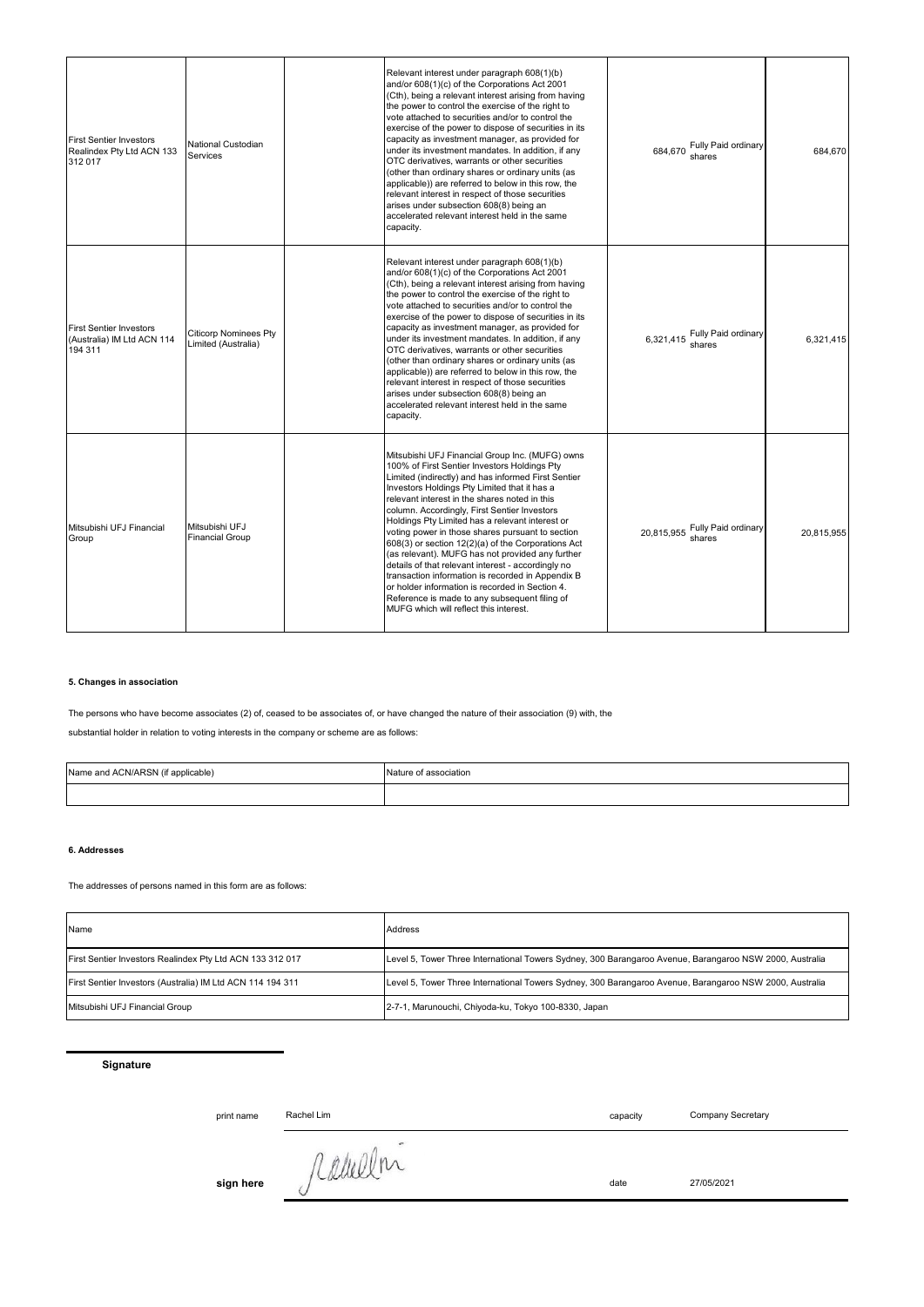### **Annexure A**

This is annexure A referred to in Form 604, Notice of change of interest of substantial holder dated 25/05/2021

rabelm

Rachel Lim

Company Secretary

Dated the 27/05/2021

### **SCHEDULE**

First Sentier Investors (Australia) Infrastructure Holdings Ltd (ACN 085 313 926) First Sentier Investors (Luxembourg) EDIF I MC S.A.R.L (Company No. B128117) Mitsubishi UFJ Financial Group, Inc (Registration No. 0100-01-073486) First Sentier Investors International IM Limited (Company No. SC079063) First Sentier Investors Strategic Investments Pty Limited (ACN 625 765 399) First Sentier Investors (Hong Kong) Limited (CR No. 0206616) First Sentier Investors (Ireland) Limited (Company No. 629188) First Sentier Investors (Luxembourg) EDIF I Feeders MC S.A.R.L (Company No. B134314) First Sentier Investors (Luxembourg) EDIF II GP S.Á.R.L (Company No. B204413) First Sentier Investors (US) LLC (File Number 546 9442) FSIB LTD (Registration No. 26193) Mitsubishi UFJ Trust and Banking Corporation (Registration No. 0100-01-008770) First Sentier Investors Europe Holdings Limited (Company No. 03904310) First Sentier Investors Realindex Pty Ltd (ACN 133 312 017) First Sentier Investors Asia Holdings Limited (ACN 054 571 701) First Sentier Investors (UK) Services Limited (Company No. 03904320) First Sentier Investors (UK) Funds Limited (Company No. 02294743) CFSIM (Company No. 00153197) First Sentier Investors (Australia) Infrastructure Managers Pty Ltd (ACN 101 384 294) First Sentier Investors (Australia) Services Pty Limited (ACN 624 305 595) First Sentier Investors (UK) IM Limited (Company No. SC047708) First Sentier Investors (Singapore) Holdings Limited (Registration No. 199901706Z) First Sentier Investors (Malta) Limited (Company Code C41267) First Sentier Infrastructure Managers (International) Limited (Company No. 298444) First Sentier Investors (Australia) RE Ltd (ACN 006 464 428) First Sentier Investors (Hong Kong) AMC Limited (CR NO. 0580652) First Sentier Investors (Singapore) (COMPANY NO. 196900420D) First Sentier Investors (Australia) IM Ltd (ACN 114 194 311) First Sentier Investors (Hong Kong) Nominees Limited (CR NO. 0206615) First Sentier Investors (Japan) Limited (Company No. 0104-01-093090) First Sentier Investors (Malta) Holdings Limited (Company Code C41260)

SI Holdings Limited (Company No. SC109439)